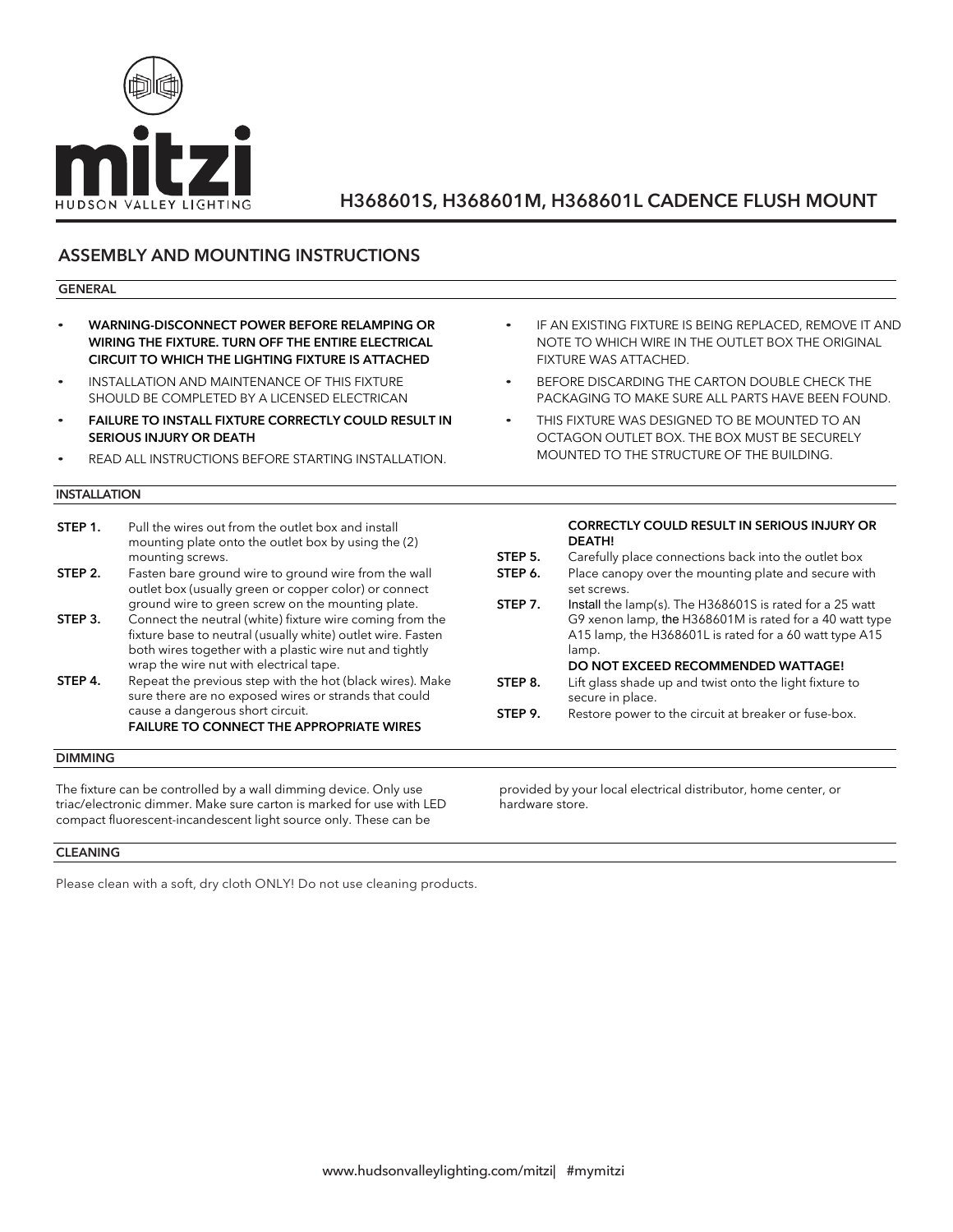

### ASSEMBLY AND MOUNTING DIAGRAM



WIRE NUT/TAPING DIAGRAM

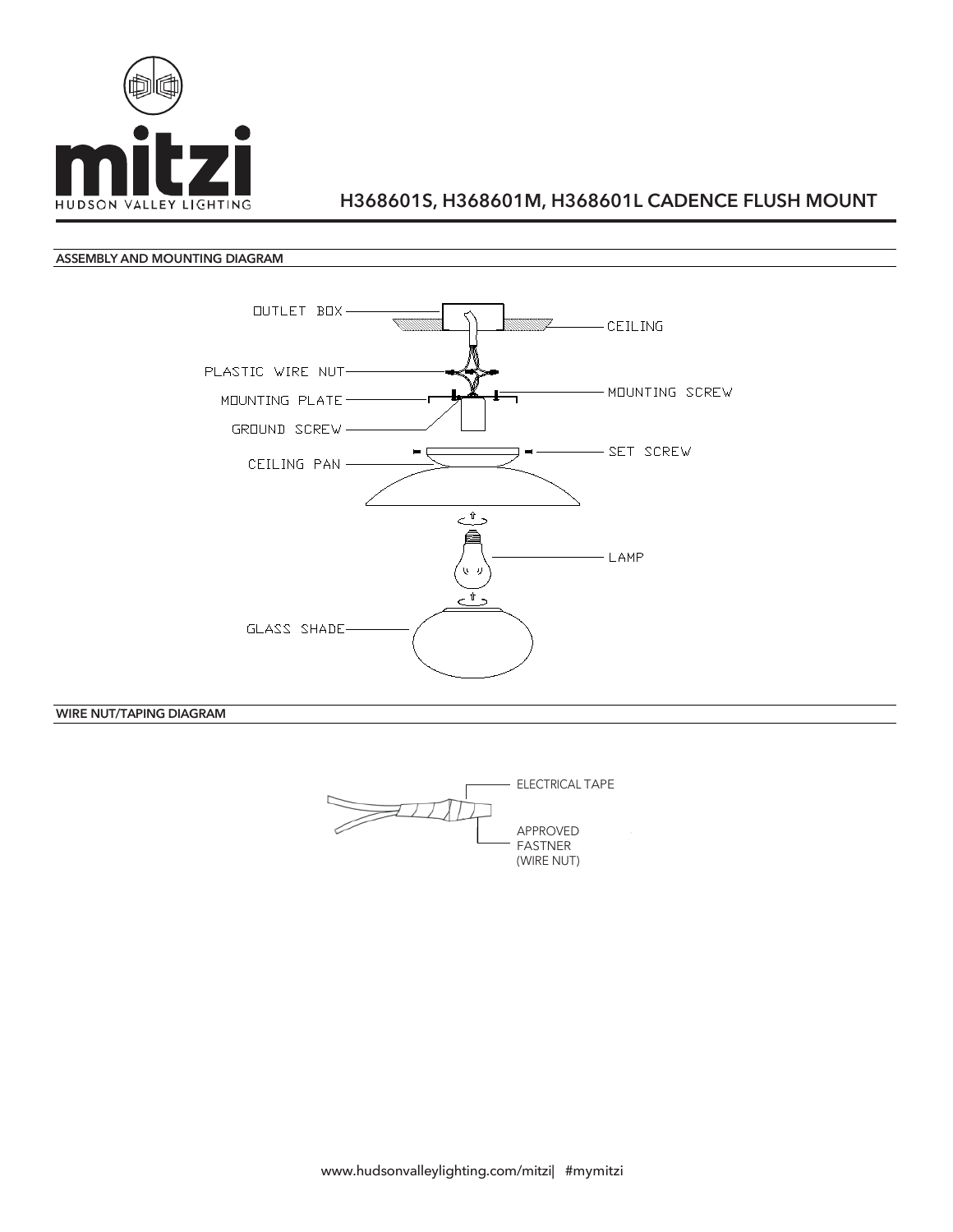

## NOTICE D'ASSEMBLAGE ET DE MONTAGE

### GENERALITÉ

- AVERTISSEMENT DÉBRANCHER LE COURANT AVANT DE REMPLACER UNE AMPOULE OU DE RELIER LE DISPOSITIF AU COURANT. COUPER INTÉGRALEMENT LE CIRCUIT ÉLÉCTRIQUE AUQUEL LE DISPOSITIF EST RELIÉ.
- L'INSTALLATION ET L'ENTRETIEN DE CE DISPOSITIF DOIVENT ÊTRE REALISÉS PAR UN ÉLECTRICIEN AGRÉÉ.
- UNE INSTALLATION INCORRECTE DE L'APPAREIL PEUT ENTRAINER DES BLESSURES GRAVES OU LA MORT.
- VEUILLEZ LIRE TOUTE LA NOTICE AVANT DE PROCÉDER À L'INSTALLATION.

### **INSTALLATION**

- PAS 1. Retirer les fils de la boîte de dérivation et installer la plaque de montage à la boîte de dérivation au moyen des (2) vis de montage.
- PAS 2. Fixer le fil de mise à terre dénudé au fil de mise à terre de la boîte de dérivation à la paroi (généralement de couleur verte ou cuivre) ou relier le fil de mise à terre à la vis verte sur la plaque de montage.
- PAS 3. Relier le fil neutre (blanc) venant de la base du dispositif au fil neutre (généralement blanc) de la boîte de dérivation. Relier les deux fils entre eux à l'aide d'une borne de raccordement en plastique et envelopper ladite borne de raccordement de ruban isolant bien serré
- PAS 4. Répéter le pas précédent avec les fils de phase (noirs). S'assurer qu'il n'y a pas de fils exposés ou de brins qui pourraient causer un dangereux court-circuit UNE CONNEXION INCORRECTE OU DES FILS INAPPROPRIÉS PEUT ENTRAÎNER DE GRAVES

#### RÉGLAGE D'INTENSITÉ

Le dispositif peut être contrôlé par un variateur de lumière de paroi. N'utiliser qu'un variateur de lumière triad/électronique. S'assurer que l'emballage porte la mention précisant de n'utiliser le dispositif qu'avec une source lumineuse DEL (LED) compact fluorescent-

- EN CAS DE REMPLACEMENT D'UN APPAREIL EXISTANT RETIRER CELUI-CI ET NOTER À QUELS CÂBLES DE LA BOÎTE DE DÉRIVATION LE DISPOSITIF ORIGINAL ÉTAIT RELIÉ.
- AVANT DE JETER LA BOÎTE D'EMBALLAGE, CONTRÔLER L'EMBALLAGE POUR S'ASSURER QUE TOUTES LES PIÈCES ONT ÉTÉ TROUVÉES.
- CE DISPOSITIF A ÉTÉ CONÇU POUR ÊTRE MONTÉ SUR UNE BOÎTE DE DÉRIVATION OCTOGONALE. LA BOÎTE DOIT ÊTRE FIXÉE DE MANIÈRE SÛRE À LA STRUCTURE DE L'IMMEUBLE

#### BLESSURES OU LA MORT!

- PAS 5. Remettre soigneusement les connexions dans la boîte de dérivation.
- PAS 6. Placer la plaque arrière sur la plaque de montage et sécuriser au moyen des vis de fixation
- PAS 7. Installer l'ampoule. Le H368601S est prévu pour une ampoule de 25 watt de type G9 xenon, le H368601M est prévu pour une ampoule de 40 watt de type A15, le H368601L est prévu pour une ampoule de 60 watt de type A15.

### NE PAS DÉPASSER LE WATTAGE RECOMMANDÉ!

- PAS 8. Lever l'abat-jour en verre et visser celui-ci dans le dispositif d'éclairage pour le sécuriser en place.
- PAS 9. Rebrancher le courant au disjoncteur ou à la boîte à fusibles.

incandescente. Celles-ci peuvent être fournies par votre distributeur de matériel électrique local, par un centre de bricolage ou par une quincaillerie.

### NETTOYAGE

A nettoyer UNIQUEMENT avec un chiffon doux et sec! Ne pas utiliser de produits de nettoyage.